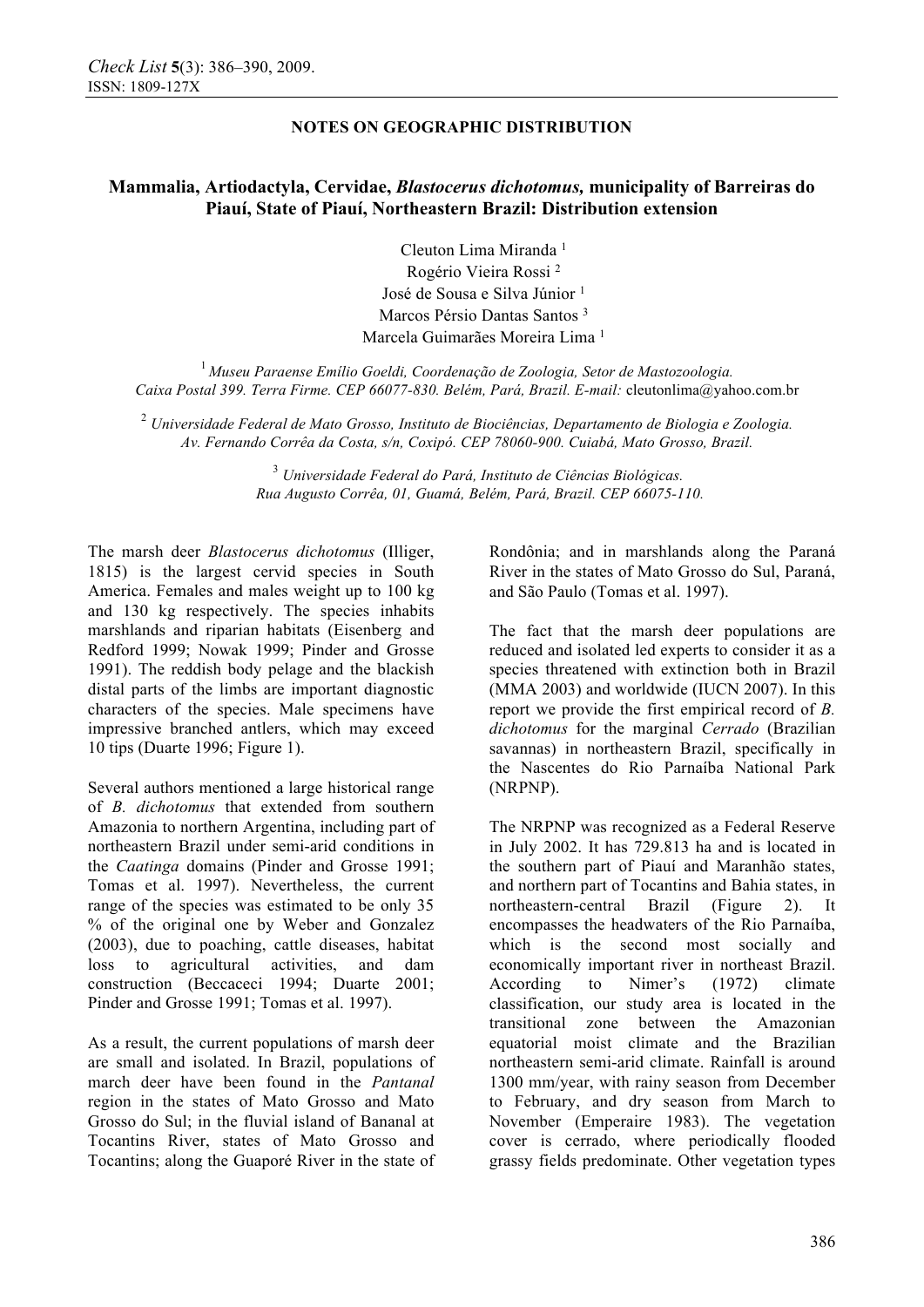found in the NRPNP are grassy marshlands, palm marshlands, gallery forests, "cerrado sensu stricto", and tall cerrado (Santos 2001). Available

information about its fauna is restricted to primates and birds (Flesher 2001 and Santos 2001 respectively).



**Figure 1.** Female (right) and male (left) adults of *Blastocerus dichotomus*. Photographs provided by J. M. B. Duarte.

**————————————————** 

During a field trip to the NRPNP that took place in October 1999, one of the authors (M.P.D. Santos) found a carcass of an adult female specimen of *B. dichotomus* in a forest area known as Brejo da Porteira (10°06'08" S, 45°46'58" W), located in the municipality of Barreiras do Piauí, state of Piauí. The rump and abdomen of the carcass were missing, and the remaining parts were partially covered with leaves, which are evidences of its predation by the large felid *Puma concolor* (Oliveira and Cavalcanti 2002). We collected the skull from the carcass and deposited it in the mammal collection of the *Museu Paraense Emílio Goeldi* (MPEG 30693; Figure 3).

As it was mentioned before, many authors stated that *B. dichotomus* was originally found in the north region of the *Cerrado* domain, including the southern portion of Piauí and Maranhão states.

However, Tomas et al. (1997) believed that the marsh deer might be extinct from these states. Our record shows that this species is not extinct in that region, and it represents a 530 km extension to the north of its historical geographic distribution area, as proposed by Weber and Gonzalez (2003; Figure 2).

Among those factors associated to the decrease number of marsh deer populations stated above, hunting and habitat alteration might be the major threats to the NRPNP population. In the single available study on hunting activity for the southern part of Piauí and Maranhão states, specifically in the *Serra da Capivara* National Park, Miranda and Alencar (2007) stated that people living close to this park have a strong tradition of hunting activity, aiming to supply the surrounding cities with meat of hunted animals. Given the proximity of the *Serra da Capivara*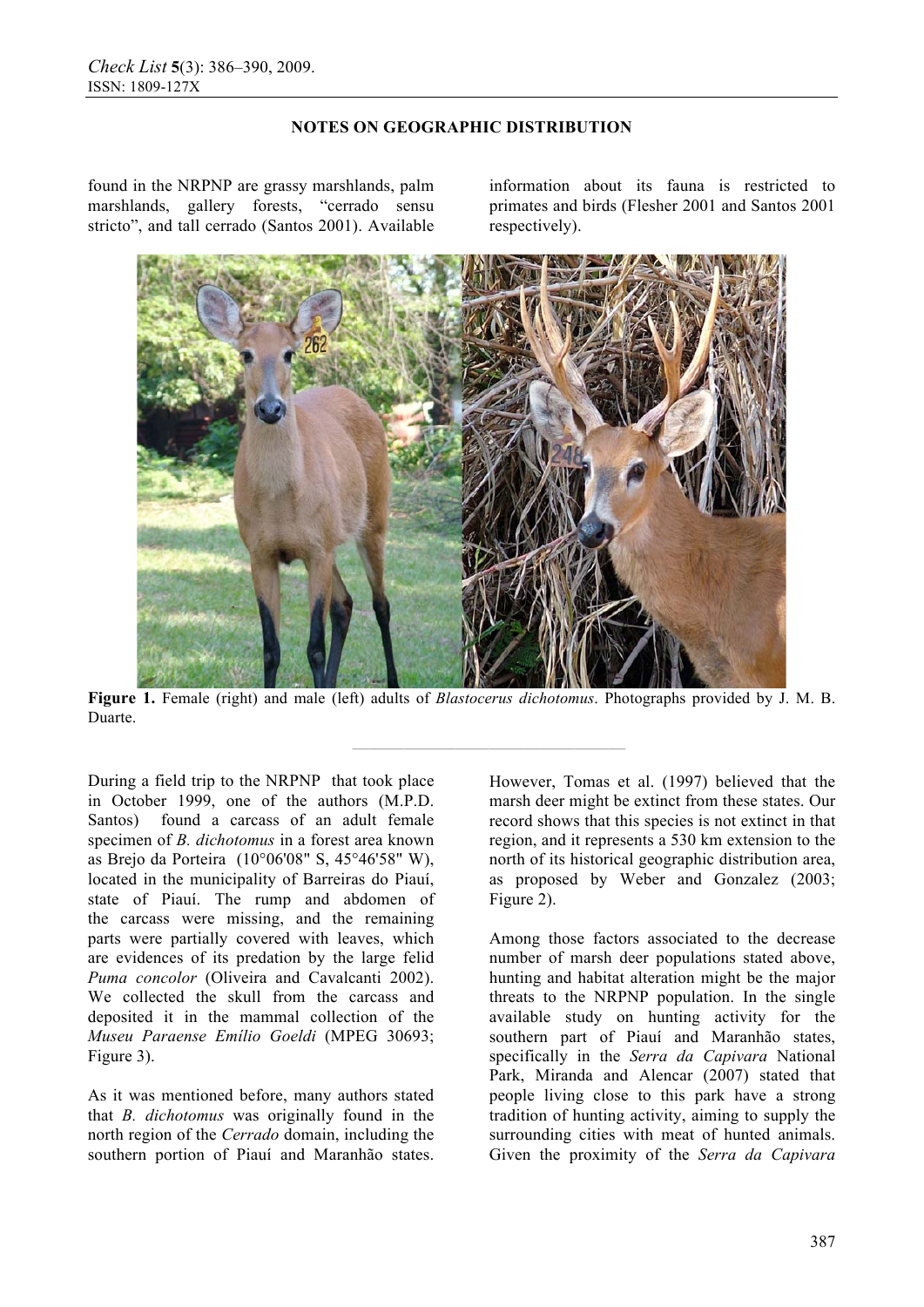National Park with the NRPNP, it is possible that hunting is also present in the latter. Additionally, we have heard from inhabitants of the surrounding NRPNP that the meat of *B. dichotomus*, popularly known as *suçuapara*, is much appreciated. These facts make us to believe that hunting activity may represent an effective threat to this species in the region.



**Figure 2.** Historical (light gray) and current (dark gray) geographic distributions of *Blastocerus dichotomus*, and the location of Nascentes do Rio Parnaíba National Park (point). Map extracted from Weber and Gonzalez (2003).

**————————** 

Similar to other marginal areas in the *Cerrado* bioma, the south region of the Piauí and Maranhão states have been suffering a process of habitat modification mainly due to the expansion of agricultural fields (Castro and Martins 1999; Klink and Machado 2005; Machado et al. 2004; Nepstad et al. 1997). The region has been occupied on a fast rate since 1990 by the implantation of big projects on grain growth,

mainly soy bean. Such activities are motivated by low values in both land market and local labor work, and by governmental resources in the form of tax incentives (Aguiar and Monteiro 2005). Public administrators support these projects on behalf of economic growth and social inclusion, because it creates jobs and income for the population. However, Aguiar and Monteiro (2005) had concluded that although it may lead to economic growth, the implanted agricultural model has been promoting the concentration of wealth and lands to a small part of the population, leading to some social exclusion and damages to the environment.

In addition to the factors mentioned above, there are serious conflicts related to land properties in the NRPNP region. These conflicts, allied to the undefined condition of territorial limits between the states of Piauí and Tocantins, have led part of the population to claim for the extinction of this Federal Reserve, despite its importance for fauna, flora, and headwaters conservation.

Our record of *B. dichotomus* in the NRPNP evidences that the mammal fauna of northeasterncentral Brazil is still poorly known, and supports the status of "high priority for conservation" recently assigned to this part of the *Cerrado* biome (MMA 2002). As the region is going through fast habitat changes due to agricultural and cattle activities, we strongly recommend that general faunal inventories be carried out in the NRPNP, in order to provide data to support management plans of an adequate use and conservation of this Federal Reserve.

Also, the conservation status of the marsh deer in the NRPNP and surrounding areas must be assessed with inventory studies focused on local population size, number, and spatial distribution. Information on habitat availability and extension in the region is not available and need to be determined. Finally, local threat factors (hunting and habitat loss) for the species must be characterized and dimensioned in order to evaluate their effective impact on local populations.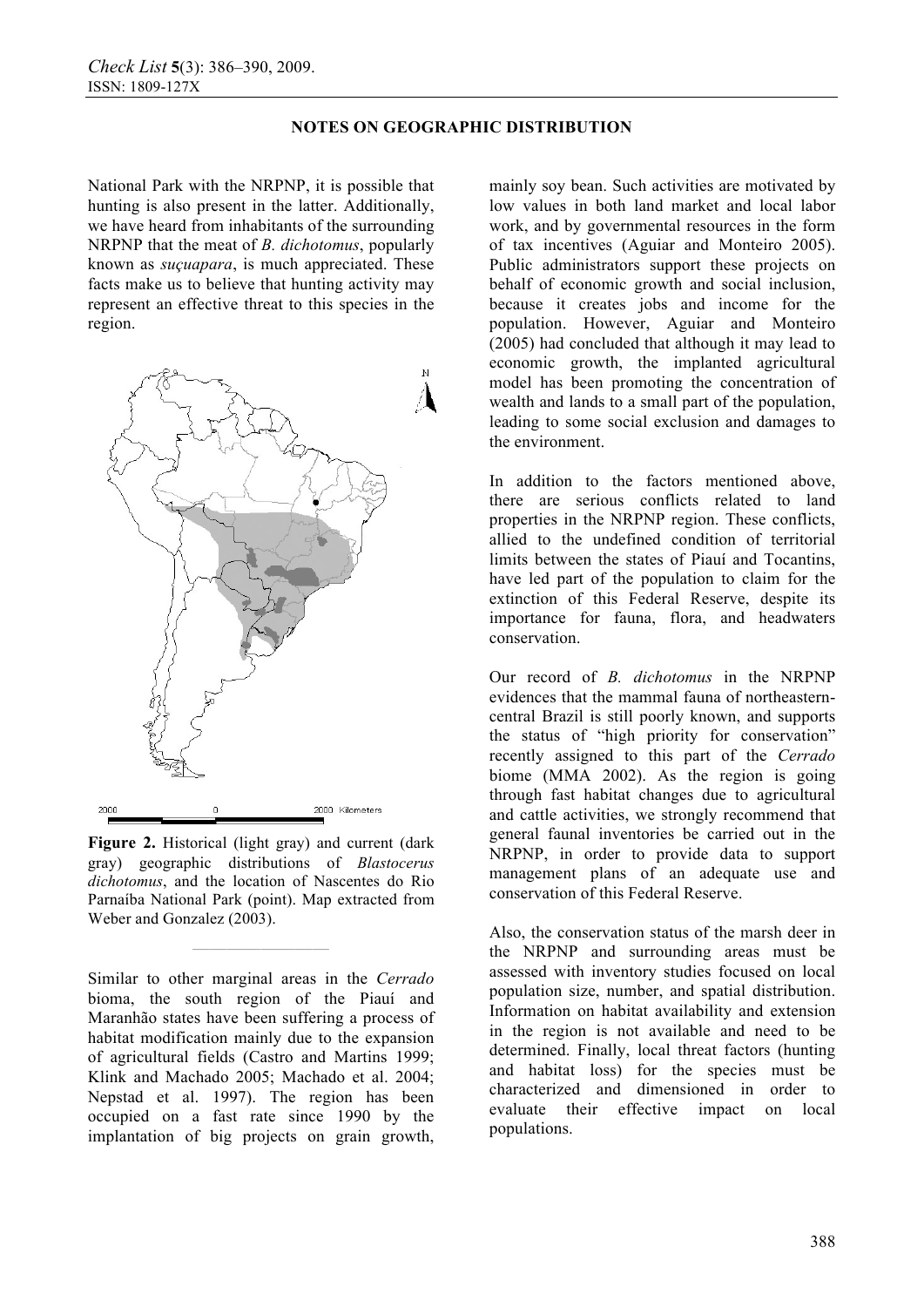

**Figure 3.** Lateral view of the skull of Blastocerus dichotomus (MPEG 30693) found in *Nascentes do Rio Parnaíba* National Park, Brazil. Bar = 10 cm.

**————————————————** 

**————————————————** 

#### **Acknowledgements**

We thank Thiago Semedo for helping with the translation of the manuscript.

#### **Literature cited**

- Aguiar, T. J. A. and M. S. L. Monteiro. 2005. Modelo agrícola e desenvolvimento sustentável: a ocupação do cerrado piauiense. Ambiente e Sociedade 8: 1-18.
- Beccaceci, M. B. 1994. A census of marsh deer in Iberá Natural Reserve, its Argentina stronghold. Oryx 28: 131-134.
- Castro, A. A. J. F. and F. R. Martins. 1999. Cerrados do Brasil e do Nordeste: caracterização, área de ocupação e considerações sobre a sua fitodiversidade. Revista Pesquisa em Foco 7(9): 147-178.
- Duarte, J. M. B. 1996. Guia de Identificação de Cervídeos Brasileiros. Jaboticabal: Editora da UNESP. 14 p.
- Duarte, J. M. B. 2001. O cervo do pantanal de Porto Primavera: resultado de dois anos de pesquisa. Jaboticabal: FUNEP.
- Eisenberg, J. F. and K. H. Redford. 1999. Mammals of the Neotropics; the central Neotropics: Ecuador, Bolivia, Brazil. Vol 1. Chicago: University of Chicago Press. 609 p.
- Emperaire, L. 1983. Vegetation de l'état du Piauí (Brésil). C. R. Soc. Biogeogr. 60 (4): 153-163.
- Flesher, K. 2001. Primates of the Chapada das Mangabeiras, Piauí, Brazil: A nothern extension to the range of *Alouatta caraya*. Neotropical Primates 9 (1): 19-22.
- IUCN. 2007. Red List of Threatened Species*.*  Eletronic database accessible at http://www.iucnredlist.org. Captured on February 2009.
- Klink, A. C. and R. B. Machado. 2005. Conservation of the brazilian Cerrado. Conservation Biology 19 (3): 707-713.
- Machado, R. B., M. B. Ramos Neto, M. B. Harris, R. Lourival and L. M. S. Aguiar. 2004. Análise de lacunas de proteção da biodiversidade no Cerrado; p. 29-38 *In* Anais do IV Congresso de Unidades de Conservação. Fundação o Boticário de Proteção à Natureza, Curitiba, Brasil.
- Miranda, C. L. and G. S. Alencar. 2007. Aspectos da atividade de caça no Parque Nacional Serra da Capivara, estado do Piauí, Brasil. Revista Natureza e Conservação 5 (1): 27-44.
- Ministério do Meio Ambiente. 2002. Avaliação e identificação de áreas prioritárias para conservação, utilização sustentável e repartição